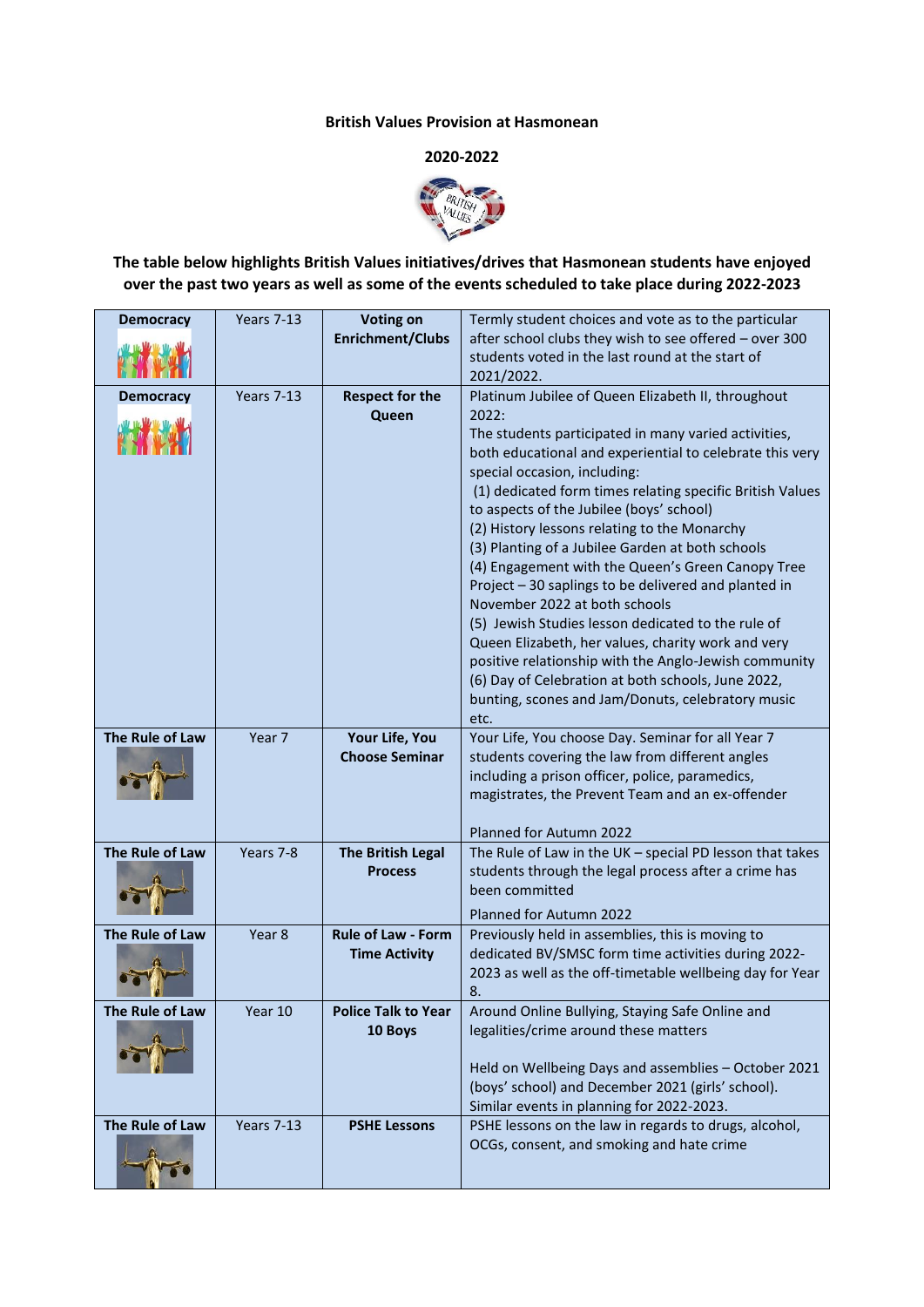| Individual<br>liberty and<br>mutual respect | <b>Years 7-13</b> | <b>Visibility for</b><br><b>Disability Week</b> | Visibility for Disability Week - assemblies, speakers and<br>special activities to raise awareness and respect for<br>people regardless of ability or disability. Special Pause<br>for Thoughts on this topic<br>Planned for Spring 2023                                                                                                                                                                                                                                                                                                                                                                                                                                                                                                                                                                                                                                                                                                                                                                                                                                                                                                                                                                                                                              |
|---------------------------------------------|-------------------|-------------------------------------------------|-----------------------------------------------------------------------------------------------------------------------------------------------------------------------------------------------------------------------------------------------------------------------------------------------------------------------------------------------------------------------------------------------------------------------------------------------------------------------------------------------------------------------------------------------------------------------------------------------------------------------------------------------------------------------------------------------------------------------------------------------------------------------------------------------------------------------------------------------------------------------------------------------------------------------------------------------------------------------------------------------------------------------------------------------------------------------------------------------------------------------------------------------------------------------------------------------------------------------------------------------------------------------|
| Individual<br>liberty and<br>mutual respect | Years 7-13        | <b>Holocaust</b><br><b>Memorial Day</b>         | A day of workshops and learning on the yearly topic<br>decided by the Holocaust Education Trust. Students learn<br>about the Genocide that took place during the Holocaust<br>and other genocides, discussing root causes and what we<br>can all do to address prejudice and baseless hatred.<br>The School regularly invites students from other local<br>schools to take part in HMD at Hasmonean.<br>During lockdown, January 2021, an online HMD event<br>was help with a focus on 'tolerance and respect for all<br>people'<br>The most recent HMD was held marked in January 2022:<br>Boys' School:<br>-On Thursday 27 <sup>th</sup> January, Jewish Museum ran<br>workshop with Year 7-8 around the story of a survivor<br>-On Thursday 27 <sup>th</sup> January, Rabbi Aubrey Hersh ran a<br>HMD programme with Years 9-10<br>- On Friday 28 <sup>th</sup> January, 25 year 11 boys from St. Mary's<br>School visiting the school for a program with 15 of our<br>Year 11 students - very positive feedback from all<br>participants/staff<br>In addition, Years 12-13 helped teachers/SLT to run<br>HMD sessions on the day.<br>Girls' School:<br>-All girls were taken off of regular timetable<br>-Arts, English, History, JS, Media prepared a workshop - |
|                                             |                   |                                                 | this year's theme of "One Day"<br>-Years 7-10 experienced dedicated workshops<br>-Years 11-13 had a Q& A session<br>-A Holocaust Survivor addressed all students<br>-The school welcomed visitors from other schools to join<br>in the programme                                                                                                                                                                                                                                                                                                                                                                                                                                                                                                                                                                                                                                                                                                                                                                                                                                                                                                                                                                                                                      |
| Individual<br>liberty and<br>mutual respect | <b>Years 7-13</b> | <b>Black History</b><br><b>Month</b>            | October 2020<br>During Lockdown - a Black History Learning Day (with<br>quizzes and contests for all year groups) ran during<br>lockdown, with wide student engagement and<br>participation<br>October 2021<br>All Departments offered a lesson relating to students,<br>relating the many important themes and lessons of Black<br>History Month to their particular subject.                                                                                                                                                                                                                                                                                                                                                                                                                                                                                                                                                                                                                                                                                                                                                                                                                                                                                        |
|                                             |                   |                                                 | In addition, the students heard from guest speaker, Mr<br>Naftali Aklum. He spoke about the Ethiopian Jewish<br>community and their struggles both in Ethiopia and in<br>Israel. He shared his own experiences and how he<br>overcame any misconceptions and started to believe in<br>himself and his abilities.                                                                                                                                                                                                                                                                                                                                                                                                                                                                                                                                                                                                                                                                                                                                                                                                                                                                                                                                                      |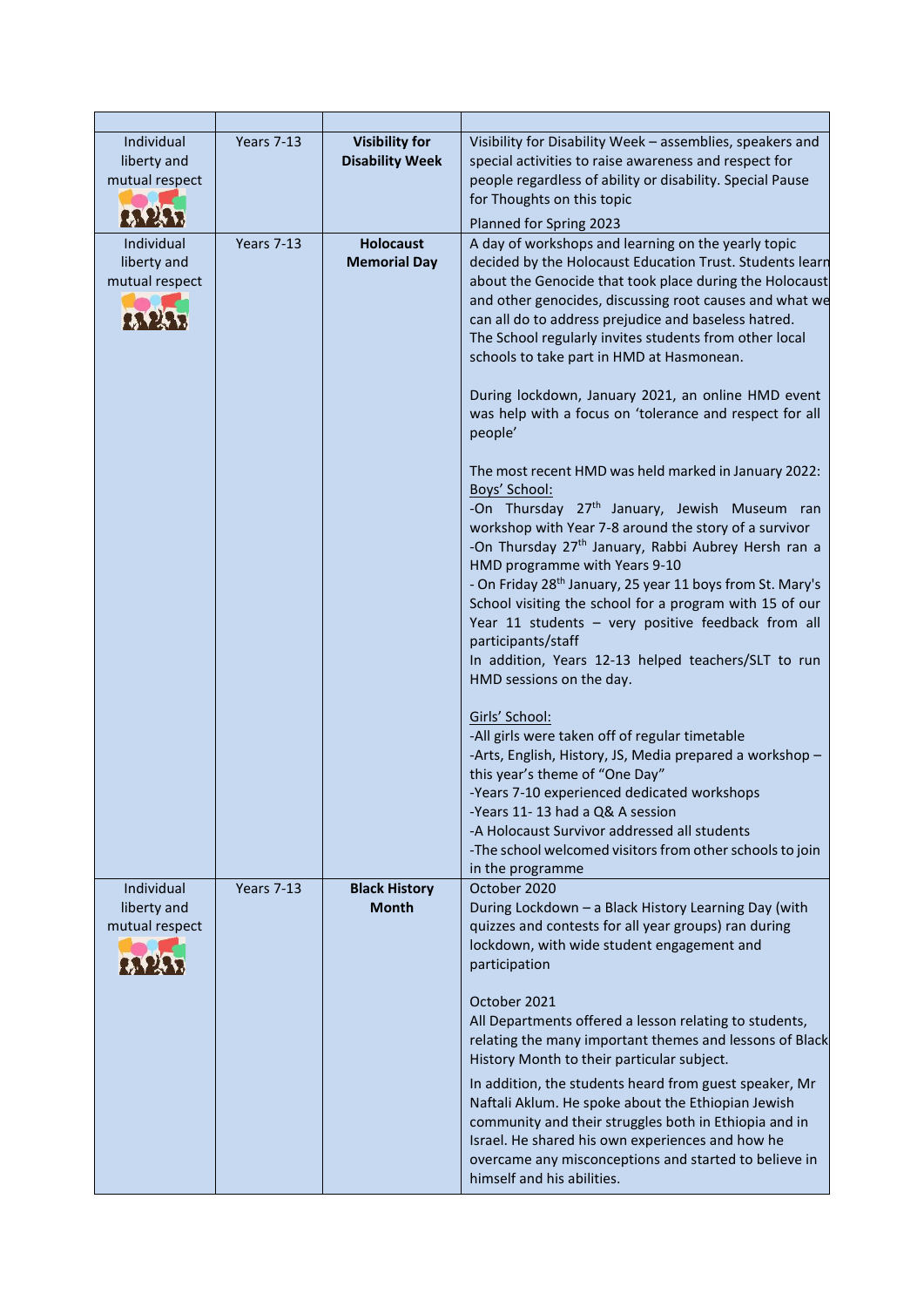|                                             |                    |                                            | October 2022<br>Black History Month will be marked in 2022-2023 with<br>educational activities scheduled across departments as<br>well as assemblies/guest speakers                                                                                                                                                                                                                     |
|---------------------------------------------|--------------------|--------------------------------------------|-----------------------------------------------------------------------------------------------------------------------------------------------------------------------------------------------------------------------------------------------------------------------------------------------------------------------------------------------------------------------------------------|
| Individual<br>liberty and<br>mutual respect | <b>Years 7-13</b>  | <b>Anti-Bullying</b><br><b>Week</b>        | 'One Kind Word' was chosen as the theme of Anti-<br>Bullying Week that took place 15-19th November 2021 -<br>as the School was on half term for most of that week,<br>PSHE lessons were utilised to focus on 'kindness' in the<br>week after half term<br>Anti-Bullying Week will be marked in 14 <sup>th</sup> -18 <sup>th</sup> November<br>2022, this year's theme being 'Reach Out' |
| Individual<br>liberty and<br>mutual respect | Run by Year<br>11  | <b>NHS Thank You</b><br>Day 2020           | Attendance at and 'Thank You NHS Day' 2020 - this was<br>organised by the Year 11 students' leadership team                                                                                                                                                                                                                                                                             |
| Individual<br>liberty and<br>mutual respect | <b>Years 10-13</b> | Remembrance<br>Day                         | School-wide commemorations for Remembrance Day<br>including Assemblies, 2-Minute Silence and annual<br>representation at the AJEX parade. Last year, the<br>students organised a non-school uniform day which<br>raised money for The Association for Jewish Ex-<br>Servicemen, The Royal British Legion and the NHS.<br>Poppies were also sold to students, as they are every<br>year. |
| Individual<br>liberty and<br>mutual respect | Years 7-9          | Winchester<br><b>Educational Visit</b>     | Student travel to Winchester for the day to learn about<br>events of the city, anti-Semitism, the need for mutual<br>respect and tolerance as well as a visit to Jane Austen<br>House to learn about life at that time;                                                                                                                                                                 |
| Individual<br>liberty and<br>mutual respect | Year 8             | <b>Charity and Social</b><br><b>Action</b> | Yoni Jesner Award (which honours the efforts of<br>students who complete voluntary community service);                                                                                                                                                                                                                                                                                  |
| Individual<br>liberty and<br>mutual respect | Year 8             | <b>Charity and Social</b><br><b>Action</b> | Wings of Hope (a charity providing education and<br>support for underprivileged youth around the world)                                                                                                                                                                                                                                                                                 |
| Individual<br>liberty and<br>mutual respect | Years 9-13         | <b>Charity and Social</b><br><b>Action</b> | The Duke of Edinburgh Awards - large number of<br>participants at both schools, a high number of whom go<br>on from Bronze Award, to also complete Silver and Gold<br>Awards                                                                                                                                                                                                            |
| Individual<br>liberty and<br>mutual respect | <b>Year 7-13</b>   | <b>Charity and Social</b><br><b>Action</b> | HIPE Drives - Every year, students raise tens of<br>thousands of pounds for different charities, often<br>responding to international appeals.                                                                                                                                                                                                                                          |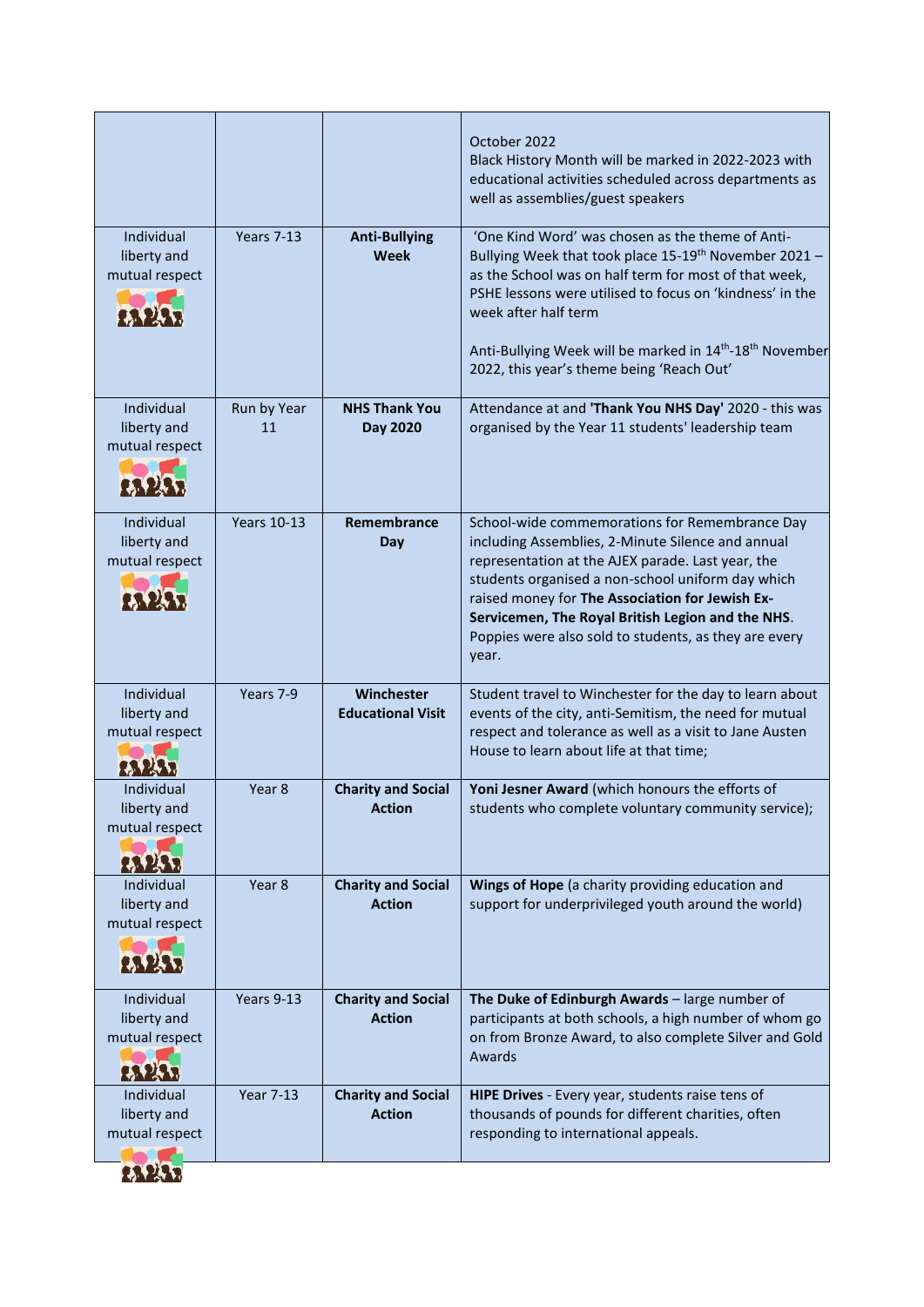|                                                                       |                  |                                            | Notably, during Covid lockdown, students at the<br>boys' and girls' schools took part in a project called<br>'HIPE UNITE' where they collectively raised an<br>unprecedented £164,000 for 19 charities to which the<br>students have a connection                                                                                                                                                                                                                 |
|-----------------------------------------------------------------------|------------------|--------------------------------------------|-------------------------------------------------------------------------------------------------------------------------------------------------------------------------------------------------------------------------------------------------------------------------------------------------------------------------------------------------------------------------------------------------------------------------------------------------------------------|
| Individual<br>liberty and<br>mutual respect                           | <b>Year 7-13</b> | <b>Charity and Social</b><br><b>Action</b> | Mitzvah Day (which supports a number of both Jewish<br>and non-Jewish organisations/charities).<br>November 2021 - students of Hasmonean worked with<br>Al Zahar school creating a unified activity for the<br>community and food bank (at the girls' school)                                                                                                                                                                                                     |
| Individual<br>liberty and<br>mutual respect                           | <b>Year 7-13</b> | <b>Charity and Social</b><br><b>Action</b> | Participated in Britsom (a charity supporting Somali<br>refugees)                                                                                                                                                                                                                                                                                                                                                                                                 |
| Individual<br>liberty and<br>mutual respect                           | <b>Year 7-13</b> | <b>Charity and Social</b><br><b>Action</b> | Students are very active (and encouraged to) help<br>within various local charities which support<br>disadvantaged members of the including GIFT, Jewish<br>Autism Trust, Camp Simcha (for young children with<br>serious illness) and Shabbat Walks.<br>Large number of students at the school take part in<br>running the Sunday Club at 'KEF Kids,' a charity<br>supporting the lives of children and young adults with<br>physical and learning disabilities. |
| Tolerance for<br>those with<br>different faiths<br>and beliefs        | $7 - 8$          | <b>Inter-Faith</b>                         | Inaugural Multi-Faith Day - December 2021:<br>Students learnt about the key beliefs and practices<br>within Hinduism, Sikhism<br>Islam and Christianity; Will be followed up with a quiz<br>in February 2022;                                                                                                                                                                                                                                                     |
| <b>Tolerance for</b><br>those with<br>different faiths<br>and beliefs | Year 12          | <b>Inter-Faith</b>                         | Year 12 students took part in an Arsenal Inter-faith<br>Project that lasted for two days (in February 2020) with<br>students from other schools and faiths;                                                                                                                                                                                                                                                                                                       |
| Tolerance for<br>those with<br>different faiths<br>and beliefs        | Year 12          | <b>Mutual Tolerance</b>                    | November 2021 - students visited the museum and<br>specifically focused on the New Holocaust Gallery with<br>a focus on welcoming differences and appreciating<br>others;                                                                                                                                                                                                                                                                                         |
| Tolerance for<br>those with<br>different faiths<br>and beliefs        | Year 12          | <b>Inter-Faith</b>                         | Dream It Do It Project, 2021-2022- Social action inter-<br>faith project with selected Year 9 students from<br>Hasmonean Girls' School and students from the Al<br>Zahra school;                                                                                                                                                                                                                                                                                  |